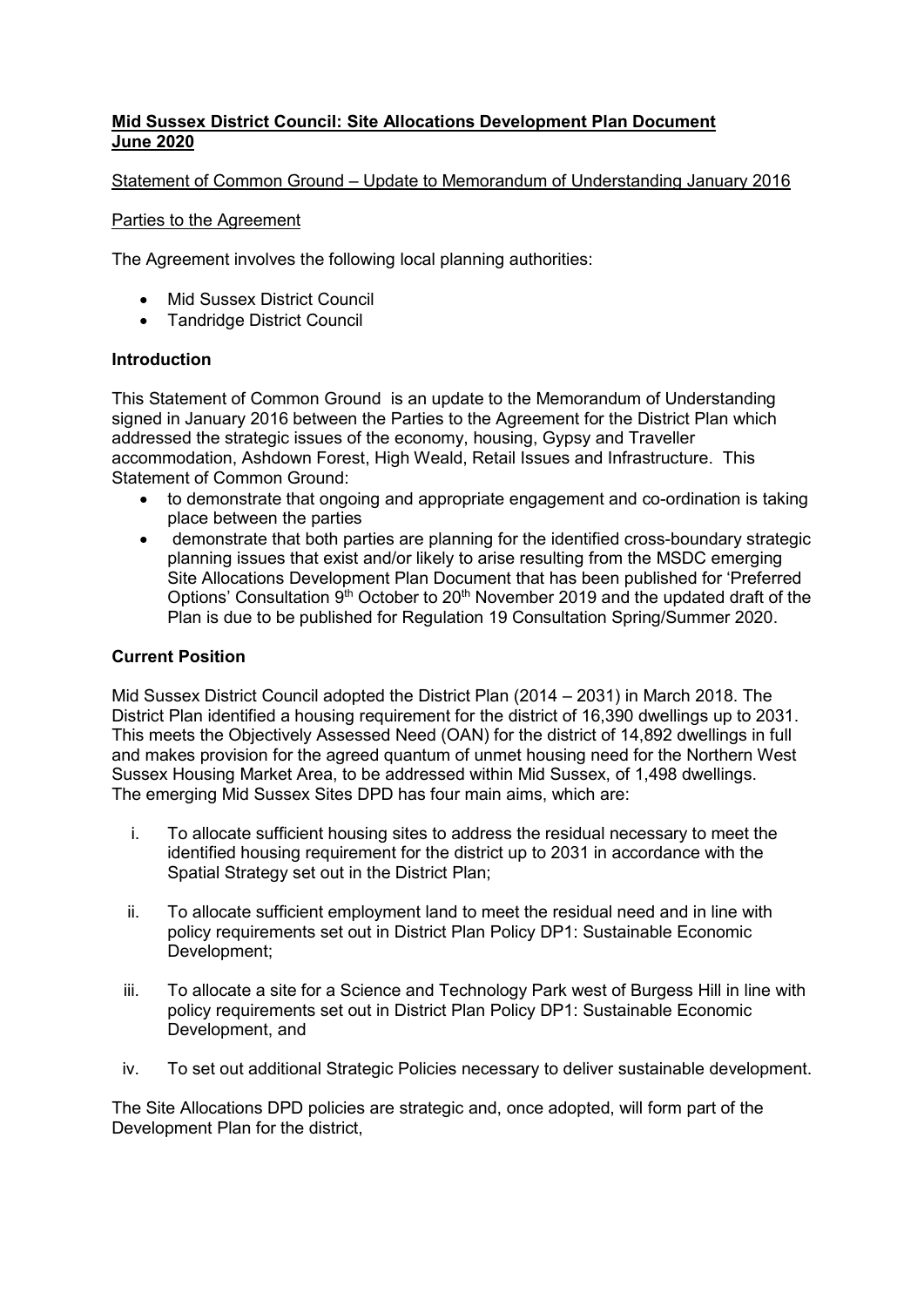The Site Allocations DPD proposes 22 housing site allocations, 7 employment site allocations and a Science and Technology Park to ensure that the housing and employment requirements as identified by the District Plan are met in full.

The Sites DPD has been informed by a comprehensive suite of technical evidence, including Sustainability Appraisal and Habitats Regulations Assessment (Add web link).

## **Strategic Planning Issues**

The following strategic/ cross-boundary planning issues have been identified that relate to the Mid Sussex Sites DPD and Tandridge :

## **1. Strategic Highway Matters**

Policy SA 35: Safeguarding of Land for and Delivery of Strategic Highway Improvements of the emerging Sites DPD identifies four junctions in proximity to Tandridge District where strategic highway schemes are required. These are:

- A264 Corridor at Copthorne Hotel Junction
- A22 Corridor at Felbridge, Imberhorne Lane and Lingfield Junctions

The policy commits the Council to work in partnership to undertake detailed feasibility work for these junctions and to safeguard land to facilitate the delivery of these schemes and, if necessary, working in partnership with West Sussex and/or Surrey County Council, to use Compulsory Purchase Powers to enable delivery and bring forward the identified transport schemes, to support delivery of the development plan.

Accordingly the parties jointly commissioned WSP to investigate improvements to pedestrian safety and vehicle capacity at the Felbridge A22/A264 junction.

The parties agree that transport schemes are required at these locations and commit to continue to work together, along with West Sussex and Surrey County Councils, to progress detailed feasibility work and to assist in bringing forward schemes at these locations.

The draft WSP report (October 2019) represents investigation and design work to ascertain potential options to address capacity issues at the Felbridge Junction and the A22 corridor through East Grinstead. The Parties also jointly agree that detailed design work is required on other junctions along the A22/A264 corridor. This work is emerging evidence and not yet completed, therefore it is not publicly available.

It is therefore agreed and recommended that further detailed modelling of the corridor is undertaken to accurately assess the impacts of any junction improvement works and to determine that extent of additional improvements required and to identify the most appropriate highways solution. The next phase of work will help determine to what extent third party land might be required to facilitate appropriate junction improvements.

## **2. Proposed Site Allocations**

The emerging Sites DPD proposes two site allocations in proximity to Tandridge District:

- SA19: Land south of Crawley Down Road, Felbridge, and
- SA20: Land south and west of Imberhorne Upper School, Imberhorne Land, East Grinstead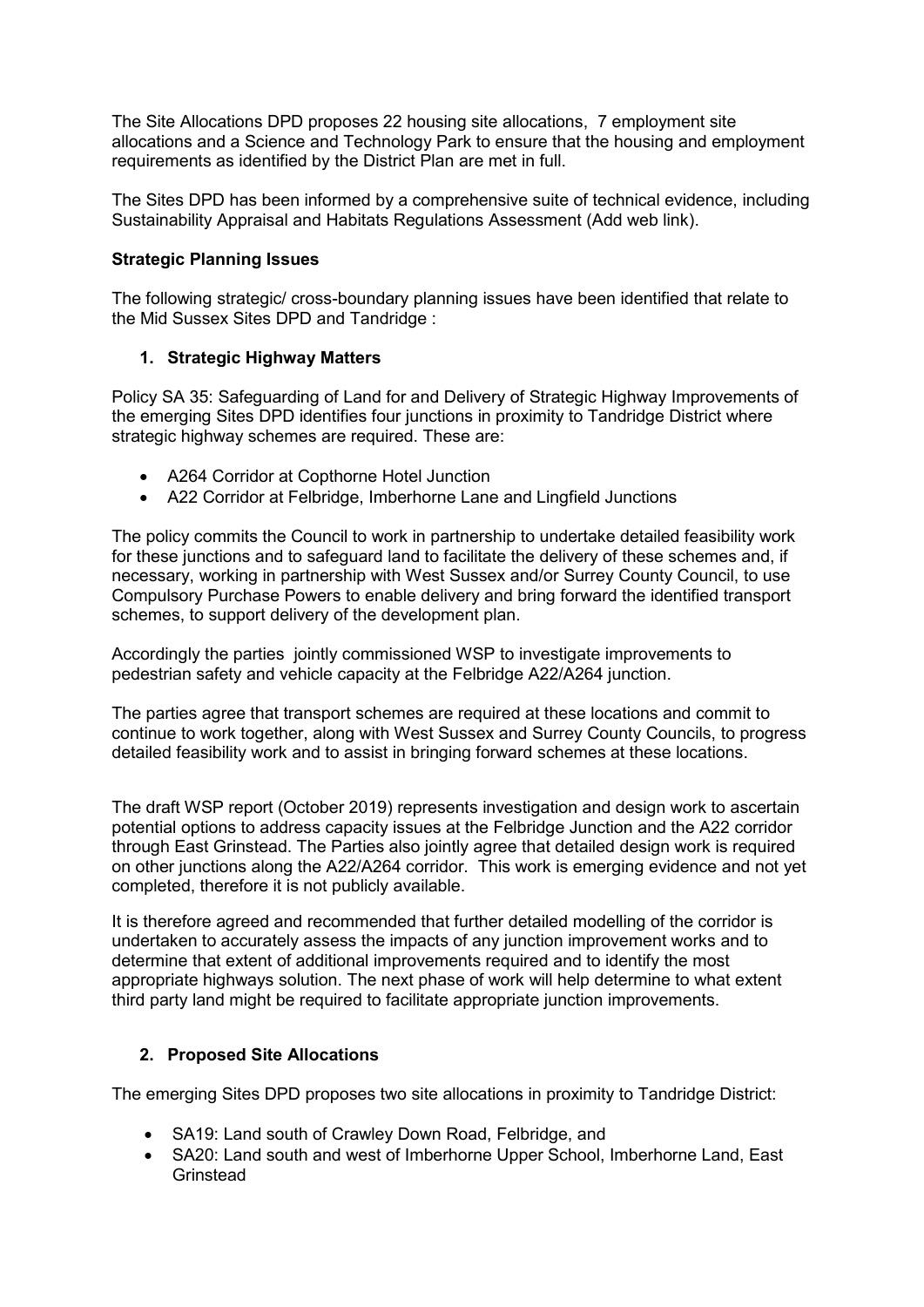Detailed policy requirements have been developed for the proposed allocations that are published for consultation. It is envisaged that both proposed allocations will make financial contributions to assist with delivering the strategic highway improvements as identified above along with a range of other infrastructure requirements. In relation to SA20:Land south and west of Imberhorne Upper School, Imberhorne Lane, no objection is raised regarding potential provision of either an on-site GP surgery or financial contribution to support expansion of existing local GP practices in East Grinstead to cater for increased demand.

Tandridge District Council supports this approach and the parties agree to continuing to work together on such matters so far as there are cross-boundary implications.

# **3. Suitable Alternative Natural Greenspace**

With regards to SA20: Land south and west of Imberhorne Upper School, Imberhorne Land, East Grinstead, the emerging Sites DPD identifies an 'area of search' for future SANG provision, that could include strategic provision for Tandridge District. The Parties agree to continue to engage positively on an ongoing basis to ensure the proposed SANG provision is appropriately defined and designed and makes best use of opportunity for strategic provision if this is shown to be appropriate.

## **Liaison**

The parties have engaged on an ongoing basis throughout the preparation of the Sites DPD with officer meetings taking place at regular intervals. Specific engagement has also taken place at key stages during plan preparation including revision of the methodology for identifying sites for potential allocation, including for the Strategic Housing and Employment Land Availability Assessment (SHELAA) and for site selection, during preparation of the Draft Plan at 'Preferred Options' (Regulation 18) and submission Draft Plan (Regulation 19) stage.

Liaison will continue as the preparation of the Site DPD progresses to submission and examination, when this Statement of Common Ground will be updated.

#### **Governance**

For Mid Sussex, the Statement of Common Ground has been signed off by the Portfolio holder for Planning.

For Tandridge, the Statement of Common Ground has been signed off by the Chairman of the Planning Policy Committee.

This Statement will be kept up to date during the preparation of the Site DPD. Additional Statements of Common Ground may also be prepared to support the preparation of the Tandridge District Council Local Plan and Mid Sussex District Council District Plan Review.

## **Conclusion**

Tandridge District Council and Mid Sussex District Council agree that they have engaged on an ongoing basis throughout preparation of the Sites DPD and on this basis that the Dutyto-Cooperate has been met.